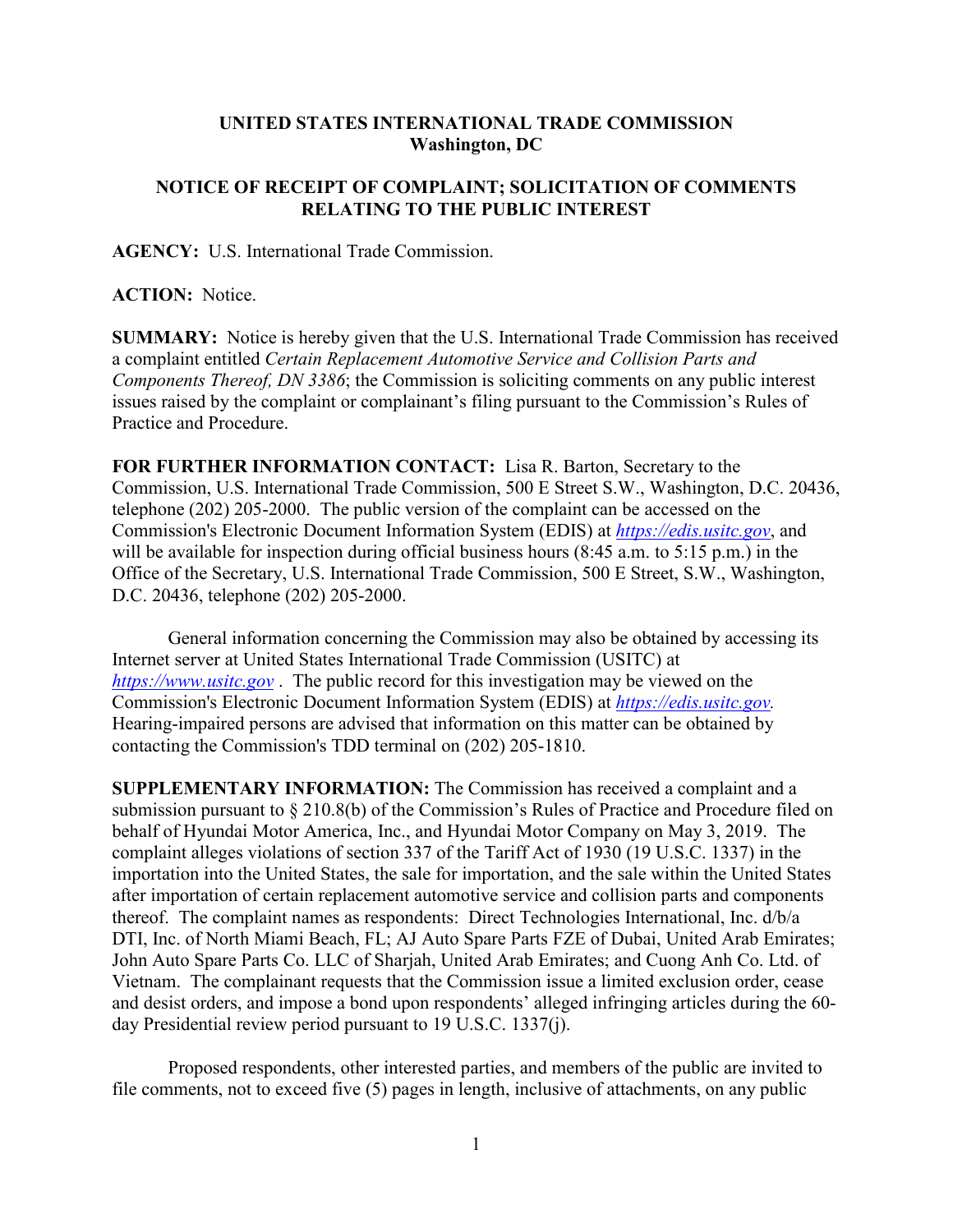interest issues raised by the complaint or § 210.8(b) filing. Comments should address whether issuance of the relief specifically requested by the complainant in this investigation would affect the public health and welfare in the United States, competitive conditions in the United States economy, the production of like or directly competitive articles in the United States, or United States consumers.

In particular, the Commission is interested in comments that:

- (i) explain how the articles potentially subject to the requested remedial orders are used in the United States;
- (ii) identify any public health, safety, or welfare concerns in the United States relating to the requested remedial orders;
- (iii) identify like or directly competitive articles that complainant, its licensees, or third parties make in the United States which could replace the subject articles if they were to be excluded;
- (iv) indicate whether complainant, complainant's licensees, and/or third party suppliers have the capacity to replace the volume of articles potentially subject to the requested exclusion order and/or a cease and desist order within a commercially reasonable time; and
- (v) explain how the requested remedial orders would impact United States consumers.

Written submissions on the public interest must be filed no later than by close of business, eight calendar days after the date of publication of this notice in the *Federal Register*. There will be further opportunities for comment on the public interest after the issuance of any final initial determination in this investigation. Any written submissions on other issues should be filed no later than by close of business nine calendar days after the date of publication of this notice in the *Federal Register*. Complainant may file a reply to any written submission no later than the date on which complainant's reply would be due under  $\S 210.8(c)(2)$  of the Commission's Rules of Practice and Procedure (19 CFR 210.8(c)(2)).

Persons filing written submissions must file the original document electronically on or before the deadlines stated above and submit 8 true paper copies to the Office of the Secretary by noon the next day pursuant to § 210.4(f) of the Commission's Rules of Practice and Procedure (19 CFR 210.4(f)). Submissions should refer to the docket number ("Docket No. 3386") in a prominent place on the cover page and/or the first page. (*See* Handbook for Electronic Filing Procedures, **Electronic Filing Procedures**<sup>[1](#page-1-0)</sup>). Persons with questions regarding filing should contact the Secretary (202-205-2000).

 $\overline{a}$ 

<span id="page-1-0"></span><sup>1</sup> Handbook for Electronic Filing Procedures: *[https://www.usitc.gov/documents/handbook\\_on\\_filing\\_procedures.pdf](https://www.usitc.gov/documents/handbook_on_filing_procedures.pdf)*